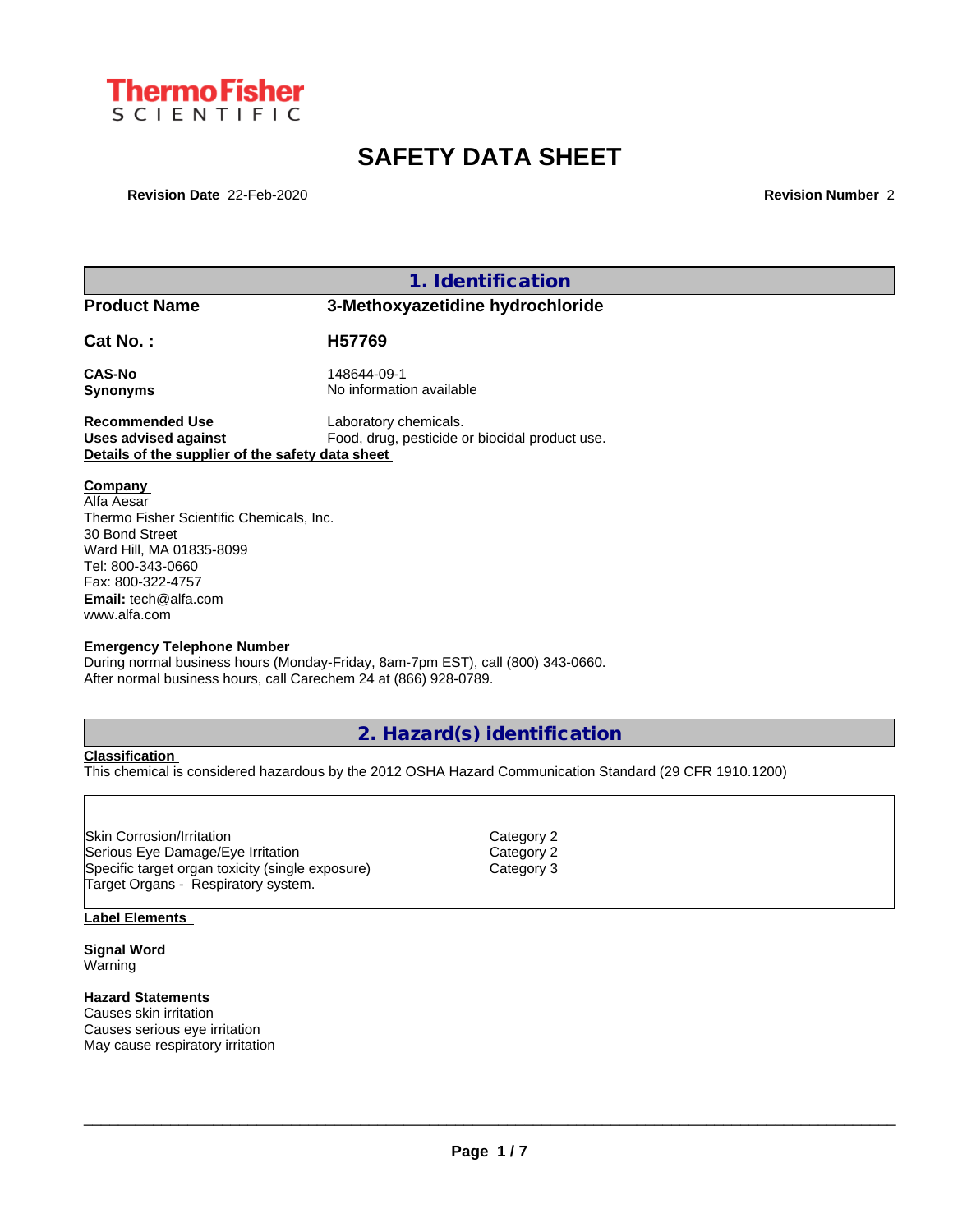

# **Precautionary Statements**

**Prevention**

Wash face, hands and any exposed skin thoroughly after handling Wear protective gloves/protective clothing/eye protection/face protection Avoid breathing dust/fume/gas/mist/vapors/spray Use only outdoors or in a well-ventilated area **Inhalation** IF INHALED: Remove victim to fresh air and keep at rest in a position comfortable for breathing Call a POISON CENTER or doctor/physician if you feel unwell **Skin**

IF ON SKIN: Wash with plenty of soap and water

If skin irritation occurs: Get medical advice/attention

Take off contaminated clothing and wash before reuse

### **Eyes**

IF IN EYES: Rinse cautiously with water for several minutes. Remove contact lenses, if present and easy to do. Continue rinsing If eye irritation persists: Get medical advice/attention

 $\_$  ,  $\_$  ,  $\_$  ,  $\_$  ,  $\_$  ,  $\_$  ,  $\_$  ,  $\_$  ,  $\_$  ,  $\_$  ,  $\_$  ,  $\_$  ,  $\_$  ,  $\_$  ,  $\_$  ,  $\_$  ,  $\_$  ,  $\_$  ,  $\_$  ,  $\_$  ,  $\_$  ,  $\_$  ,  $\_$  ,  $\_$  ,  $\_$  ,  $\_$  ,  $\_$  ,  $\_$  ,  $\_$  ,  $\_$  ,  $\_$  ,  $\_$  ,  $\_$  ,  $\_$  ,  $\_$  ,  $\_$  ,  $\_$  ,

### **Storage**

Store in a well-ventilated place. Keep container tightly closed

Store locked up

# **Disposal**

Dispose of contents/container to an approved waste disposal plant

**Hazards not otherwise classified (HNOC)**

None identified

# **3. Composition/Information on Ingredients Component CAS-No Weight %** 3-Methoxyazetidine hydrochloride 148644-09-1 <=100 **4. First-aid measures General Advice If symptoms persist, call a physician. Eye Contact** Rinse immediately with plenty of water, also under the eyelids, for at least 15 minutes. Get medical attention. **Skin Contact** Wash off immediately with plenty of water for at least 15 minutes. If skin irritation persists, call a physician.

**Inhalation** Remove to fresh air. If not breathing, give artificial respiration. Get medical attention if symptoms occur.

**Ingestion** Clean mouth with water and drink afterwards plenty of water. Get medical attention if symptoms occur.

**Most important symptoms and effects** None reasonably foreseeable.

**Notes to Physician** Treat symptomatically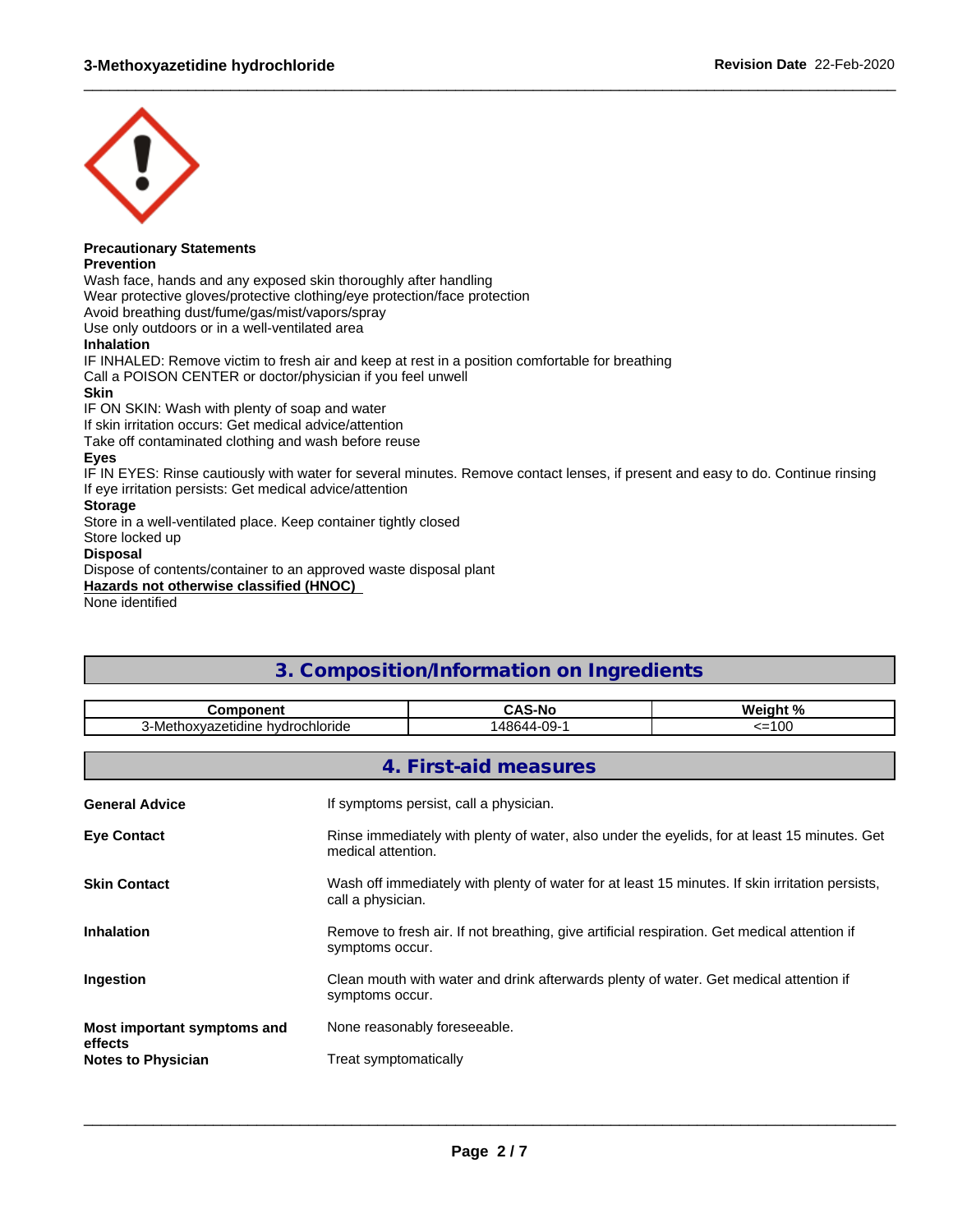# **5. Fire-fighting measures**

Carbon dioxide (CO<sub>2</sub>). Powder. Water spray. In case of major fire and large quantities: Evacuate area. Fight fire remotely due to the risk of explosion.

 $\_$  ,  $\_$  ,  $\_$  ,  $\_$  ,  $\_$  ,  $\_$  ,  $\_$  ,  $\_$  ,  $\_$  ,  $\_$  ,  $\_$  ,  $\_$  ,  $\_$  ,  $\_$  ,  $\_$  ,  $\_$  ,  $\_$  ,  $\_$  ,  $\_$  ,  $\_$  ,  $\_$  ,  $\_$  ,  $\_$  ,  $\_$  ,  $\_$  ,  $\_$  ,  $\_$  ,  $\_$  ,  $\_$  ,  $\_$  ,  $\_$  ,  $\_$  ,  $\_$  ,  $\_$  ,  $\_$  ,  $\_$  ,  $\_$  ,

| Unsuitable Extinguishing Media                            | No information available                             |  |
|-----------------------------------------------------------|------------------------------------------------------|--|
| <b>Flash Point</b><br>Method -                            | No information available<br>No information available |  |
| Autoignition Temperature<br><b>Explosion Limits</b>       | No information available                             |  |
| <b>Upper</b>                                              | No data available                                    |  |
| Lower                                                     | No data available                                    |  |
| Sensitivity to Mechanical Impact No information available |                                                      |  |
| <b>Sensitivity to Static Discharge</b>                    | No information available                             |  |

### **Specific Hazards Arising from the Chemical**

Keep product and empty container away from heat and sources of ignition.

# **Hazardous Combustion Products**

**NFPA** 

Carbon monoxide (CO). Carbon dioxide (CO<sub>2</sub>). Nitrogen oxides (NOx). Hydrogen chloride.

#### **Protective Equipment and Precautions for Firefighters**

As in any fire, wear self-contained breathing apparatus pressure-demand, MSHA/NIOSH (approved or equivalent) and full protective gear.

| . <del>.</del><br><b>Health</b><br>2                                                                                        | <b>Flammability</b>                                                                                  | <b>Instability</b><br>0                                                                                                                         | <b>Physical hazards</b>                                                                                                                                                                |  |  |  |  |
|-----------------------------------------------------------------------------------------------------------------------------|------------------------------------------------------------------------------------------------------|-------------------------------------------------------------------------------------------------------------------------------------------------|----------------------------------------------------------------------------------------------------------------------------------------------------------------------------------------|--|--|--|--|
|                                                                                                                             | 6. Accidental release measures                                                                       |                                                                                                                                                 |                                                                                                                                                                                        |  |  |  |  |
| <b>Personal Precautions</b>                                                                                                 | Ensure adequate ventilation. Use personal protective equipment as required. Avoid dust<br>formation. |                                                                                                                                                 |                                                                                                                                                                                        |  |  |  |  |
| <b>Environmental Precautions</b>                                                                                            | Information.                                                                                         | Should not be released into the environment. See Section 12 for additional Ecological                                                           |                                                                                                                                                                                        |  |  |  |  |
| Methods for Containment and Clean Sweep up and shovel into suitable containers for disposal. Keep in suitable, closed<br>Up | containers for disposal.                                                                             |                                                                                                                                                 |                                                                                                                                                                                        |  |  |  |  |
|                                                                                                                             | 7. Handling and storage                                                                              |                                                                                                                                                 |                                                                                                                                                                                        |  |  |  |  |
| <b>Handling</b>                                                                                                             |                                                                                                      |                                                                                                                                                 | Wear personal protective equipment/face protection. Ensure adequate ventilation. Do not<br>get in eyes, on skin, or on clothing. Avoid ingestion and inhalation. Avoid dust formation. |  |  |  |  |
| <b>Storage</b>                                                                                                              | Keep containers tightly closed in a dry, cool and well-ventilated place.                             |                                                                                                                                                 |                                                                                                                                                                                        |  |  |  |  |
|                                                                                                                             | 8. Exposure controls / personal protection                                                           |                                                                                                                                                 |                                                                                                                                                                                        |  |  |  |  |
| <b>Exposure Guidelines</b>                                                                                                  |                                                                                                      | This product does not contain any hazardous materials with occupational exposure<br>limitsestablished by the region specific regulatory bodies. |                                                                                                                                                                                        |  |  |  |  |
| <b>Engineering Measures</b>                                                                                                 |                                                                                                      |                                                                                                                                                 | Ensure that eyewash stations and safety showers are close to the workstation location.                                                                                                 |  |  |  |  |
| <b>Personal Protective Equipment</b>                                                                                        |                                                                                                      |                                                                                                                                                 |                                                                                                                                                                                        |  |  |  |  |
| <b>Eye/face Protection</b>                                                                                                  |                                                                                                      | Wear appropriate protective eyeglasses or chemical safety goggles as described by                                                               | OSHA's eye and face protection regulations in 29 CFR 1910.133 or European Standard                                                                                                     |  |  |  |  |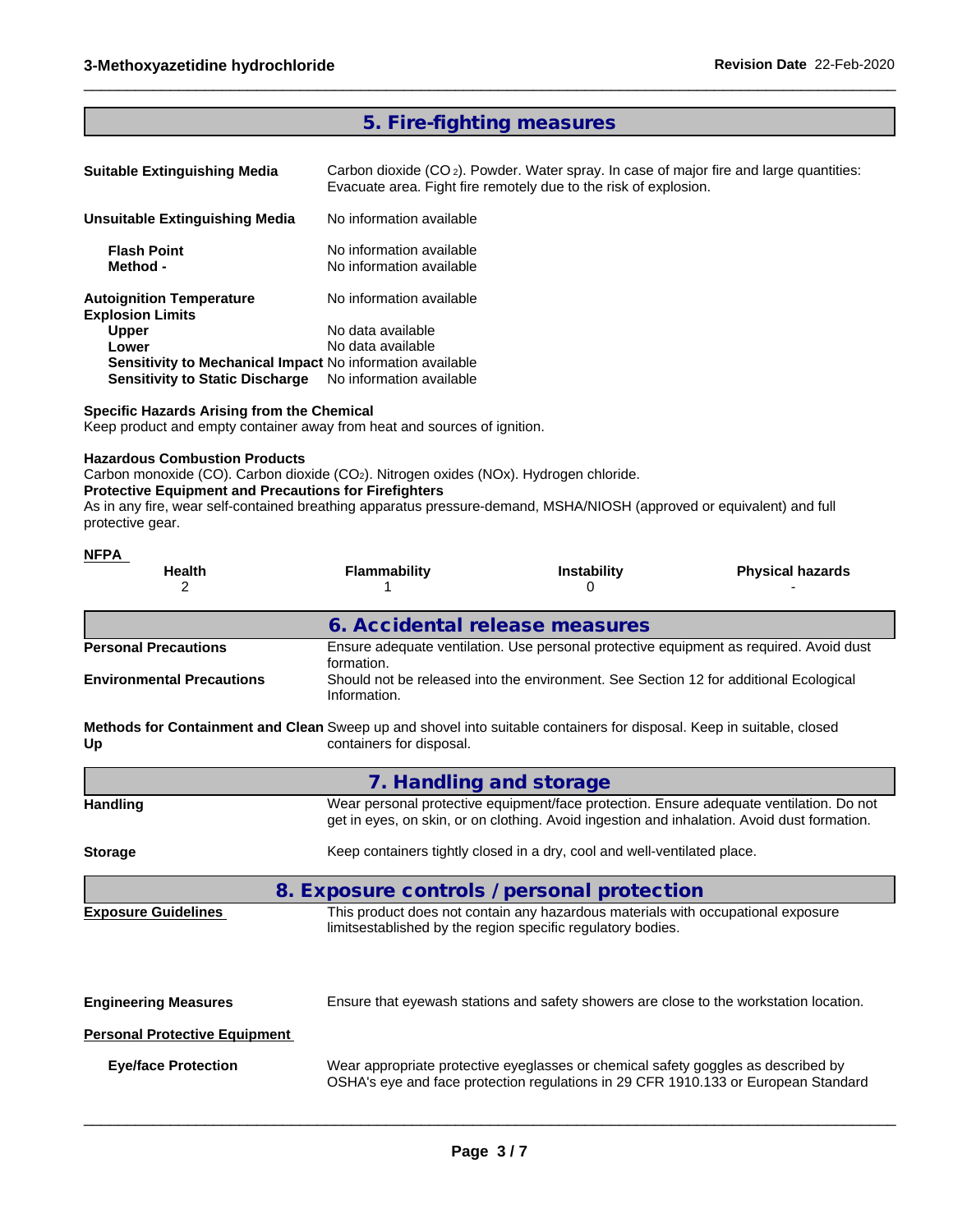|                               | EN166.                                                                                                                                                                                                                                                  |
|-------------------------------|---------------------------------------------------------------------------------------------------------------------------------------------------------------------------------------------------------------------------------------------------------|
| Skin and body protection      | Wear appropriate protective gloves and clothing to prevent skin exposure.                                                                                                                                                                               |
| <b>Respiratory Protection</b> | Follow the OSHA respirator regulations found in 29 CFR 1910.134 or European Standard<br>EN 149. Use a NIOSH/MSHA or European Standard EN 149 approved respirator if<br>exposure limits are exceeded or if irritation or other symptoms are experienced. |
| <b>Hygiene Measures</b>       | Handle in accordance with good industrial hygiene and safety practice.                                                                                                                                                                                  |

 $\_$  ,  $\_$  ,  $\_$  ,  $\_$  ,  $\_$  ,  $\_$  ,  $\_$  ,  $\_$  ,  $\_$  ,  $\_$  ,  $\_$  ,  $\_$  ,  $\_$  ,  $\_$  ,  $\_$  ,  $\_$  ,  $\_$  ,  $\_$  ,  $\_$  ,  $\_$  ,  $\_$  ,  $\_$  ,  $\_$  ,  $\_$  ,  $\_$  ,  $\_$  ,  $\_$  ,  $\_$  ,  $\_$  ,  $\_$  ,  $\_$  ,  $\_$  ,  $\_$  ,  $\_$  ,  $\_$  ,  $\_$  ,  $\_$  ,

# **9. Physical and chemical properties**

| <b>Physical State</b>                   | Solid                                 |
|-----------------------------------------|---------------------------------------|
| Appearance                              | White - Off-white - Light yellow      |
| Odor                                    | No information available              |
| <b>Odor Threshold</b>                   | No information available              |
| рH                                      | No information available              |
| <b>Melting Point/Range</b>              | 143 - 149 °C / 289.4 - 300.2 °F       |
| <b>Boiling Point/Range</b>              | No information available              |
| <b>Flash Point</b>                      | No information available              |
| <b>Evaporation Rate</b>                 | Not applicable                        |
| Flammability (solid,gas)                | No information available              |
| <b>Flammability or explosive limits</b> |                                       |
| <b>Upper</b>                            | No data available                     |
| Lower                                   | No data available                     |
| <b>Vapor Pressure</b>                   | No information available              |
| <b>Vapor Density</b>                    | Not applicable                        |
| <b>Specific Gravity</b>                 | No information available              |
| <b>Solubility</b>                       | No information available              |
| Partition coefficient; n-octanol/water  | No data available                     |
| <b>Autoignition Temperature</b>         | No information available              |
| <b>Decomposition Temperature</b>        | No information available              |
| <b>Viscosity</b>                        | Not applicable                        |
| <b>Molecular Formula</b>                | C <sub>4</sub> H <sub>9</sub> N O.HCI |
| <b>Molecular Weight</b>                 | 123.58                                |

# **10. Stability and reactivity**

| <b>Reactive Hazard</b>                                                                                                | None known, based on information available |  |  |  |  |
|-----------------------------------------------------------------------------------------------------------------------|--------------------------------------------|--|--|--|--|
| <b>Stability</b>                                                                                                      | Stable under normal conditions.            |  |  |  |  |
| <b>Conditions to Avoid</b>                                                                                            | Incompatible products.                     |  |  |  |  |
| <b>Incompatible Materials</b>                                                                                         | Oxidizing agent                            |  |  |  |  |
| Hazardous Decomposition Products Carbon monoxide (CO), Carbon dioxide (CO2), Nitrogen oxides (NOx), Hydrogen chloride |                                            |  |  |  |  |
| <b>Hazardous Polymerization</b>                                                                                       | Hazardous polymerization does not occur.   |  |  |  |  |
| <b>Hazardous Reactions</b>                                                                                            | None under normal processing.              |  |  |  |  |

# **11. Toxicological information**

# **Acute Toxicity**

**Product Information Component Information Toxicologically Synergistic Products** No information available **Delayed and immediate effects as well as chronic effects from short and long-term exposure**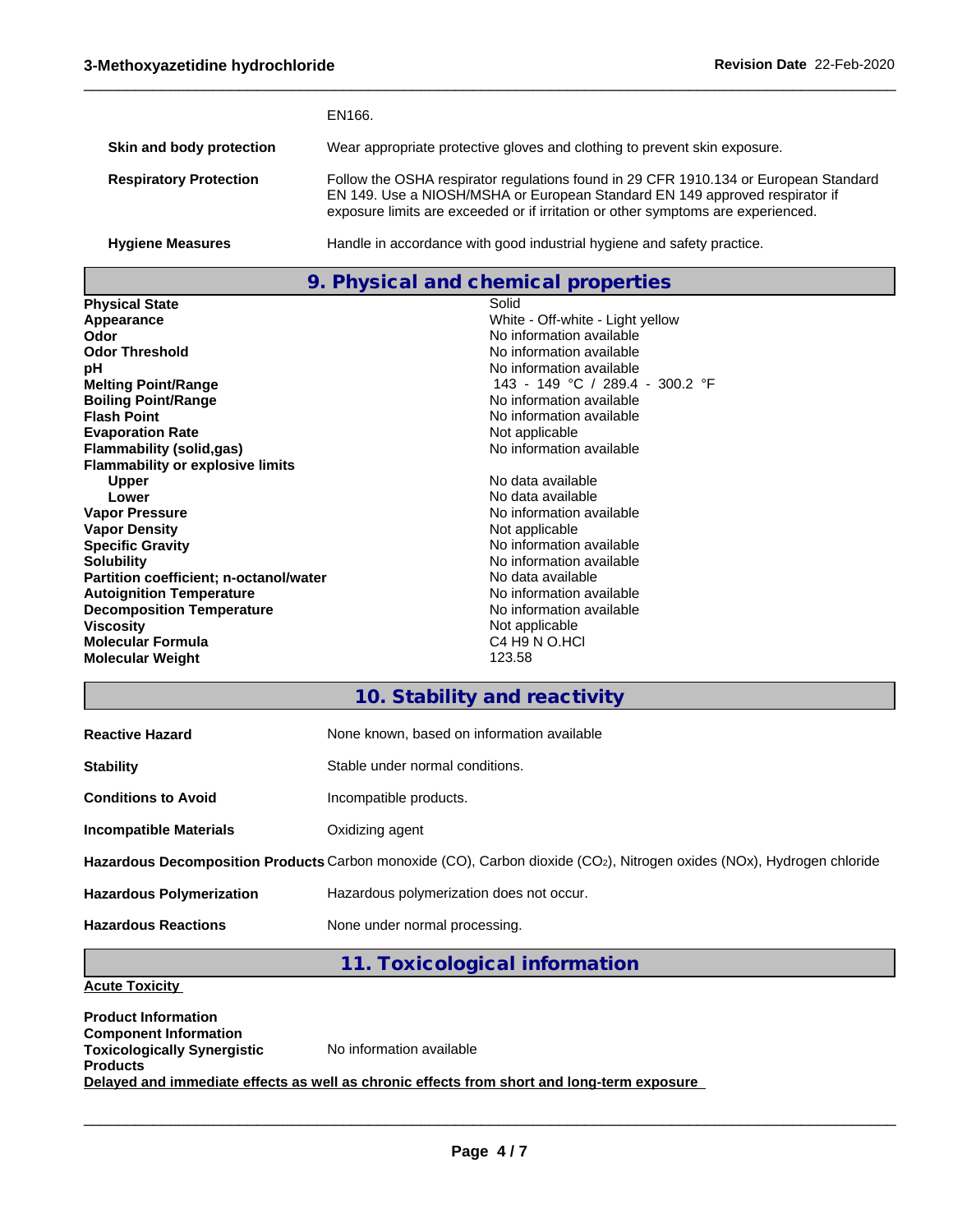| <b>Irritation</b> | No information available |
|-------------------|--------------------------|
|                   |                          |

**Sensitization** No information available

**Carcinogenicity** The table below indicateswhether each agency has listed any ingredient as a carcinogen.

 $\_$  ,  $\_$  ,  $\_$  ,  $\_$  ,  $\_$  ,  $\_$  ,  $\_$  ,  $\_$  ,  $\_$  ,  $\_$  ,  $\_$  ,  $\_$  ,  $\_$  ,  $\_$  ,  $\_$  ,  $\_$  ,  $\_$  ,  $\_$  ,  $\_$  ,  $\_$  ,  $\_$  ,  $\_$  ,  $\_$  ,  $\_$  ,  $\_$  ,  $\_$  ,  $\_$  ,  $\_$  ,  $\_$  ,  $\_$  ,  $\_$  ,  $\_$  ,  $\_$  ,  $\_$  ,  $\_$  ,  $\_$  ,  $\_$  ,

| Component                                                        | <b>CAS-No</b> | <b>IARC</b>                                                    | <b>NTP</b>                                                                                                                                                                                                                                                            | <b>ACGIH</b> | <b>OSHA</b> | <b>Mexico</b> |  |  |  |  |
|------------------------------------------------------------------|---------------|----------------------------------------------------------------|-----------------------------------------------------------------------------------------------------------------------------------------------------------------------------------------------------------------------------------------------------------------------|--------------|-------------|---------------|--|--|--|--|
| 3-Methoxyazetidine<br>hydrochloride                              | 148644-09-1   | Not listed                                                     | Not listed                                                                                                                                                                                                                                                            | Not listed   | Not listed  | Not listed    |  |  |  |  |
| <b>Mutagenic Effects</b><br><b>Reproductive Effects</b>          |               | No information available                                       |                                                                                                                                                                                                                                                                       |              |             |               |  |  |  |  |
|                                                                  |               | No information available.                                      |                                                                                                                                                                                                                                                                       |              |             |               |  |  |  |  |
| <b>Developmental Effects</b>                                     |               | No information available.                                      |                                                                                                                                                                                                                                                                       |              |             |               |  |  |  |  |
| <b>Teratogenicity</b>                                            |               | No information available.                                      |                                                                                                                                                                                                                                                                       |              |             |               |  |  |  |  |
| <b>STOT - single exposure</b><br><b>STOT - repeated exposure</b> |               | Respiratory system<br>None known                               |                                                                                                                                                                                                                                                                       |              |             |               |  |  |  |  |
| <b>Aspiration hazard</b>                                         |               | No information available                                       |                                                                                                                                                                                                                                                                       |              |             |               |  |  |  |  |
| delayed                                                          |               | Symptoms / effects, both acute and No information available    |                                                                                                                                                                                                                                                                       |              |             |               |  |  |  |  |
| <b>Endocrine Disruptor Information</b>                           |               | No information available                                       |                                                                                                                                                                                                                                                                       |              |             |               |  |  |  |  |
| <b>Other Adverse Effects</b>                                     |               | The toxicological properties have not been fully investigated. |                                                                                                                                                                                                                                                                       |              |             |               |  |  |  |  |
|                                                                  |               |                                                                | 12. Ecological information                                                                                                                                                                                                                                            |              |             |               |  |  |  |  |
| <b>Ecotoxicity</b><br>Do not empty into drains.                  |               |                                                                |                                                                                                                                                                                                                                                                       |              |             |               |  |  |  |  |
| <b>Persistence and Degradability</b>                             |               | No information available                                       |                                                                                                                                                                                                                                                                       |              |             |               |  |  |  |  |
| <b>Bioaccumulation/ Accumulation</b>                             |               | No information available.                                      |                                                                                                                                                                                                                                                                       |              |             |               |  |  |  |  |
| <b>Mobility</b>                                                  |               | No information available.                                      |                                                                                                                                                                                                                                                                       |              |             |               |  |  |  |  |
|                                                                  |               |                                                                | 13. Disposal considerations                                                                                                                                                                                                                                           |              |             |               |  |  |  |  |
| <b>Waste Disposal Methods</b>                                    |               |                                                                | Chemical waste generators must determine whether a discarded chemical is classified as a<br>hazardous waste. Chemical waste generators must also consult local, regional, and<br>national hazardous waste regulations to ensure complete and accurate classification. |              |             |               |  |  |  |  |
|                                                                  |               |                                                                | 1.4 Transport information                                                                                                                                                                                                                                             |              |             |               |  |  |  |  |

|                                   | 14. Transport information  |
|-----------------------------------|----------------------------|
|                                   | Not regulated              |
| <u>DOT</u><br>T <u>DG</u><br>IATA | Not regulated              |
|                                   | Not regulated              |
| <b>IMDG/IMO</b>                   | Not regulated              |
|                                   | 15. Regulatory information |

# **United States of America Inventory**

| Component                                    | <b>CAS-No</b> | <b>TSCA</b> | <b>TOO A</b><br><b>∖ Inventorv notification -</b><br>3U<br><b>Active/Inactive</b> | <b>TSCA</b><br>- EPA Regulatory<br><b>Flags</b> |
|----------------------------------------------|---------------|-------------|-----------------------------------------------------------------------------------|-------------------------------------------------|
| -<br>l-Methoxvazetidine hvdrochloride l<br>ີ | 148644-09-    |             |                                                                                   |                                                 |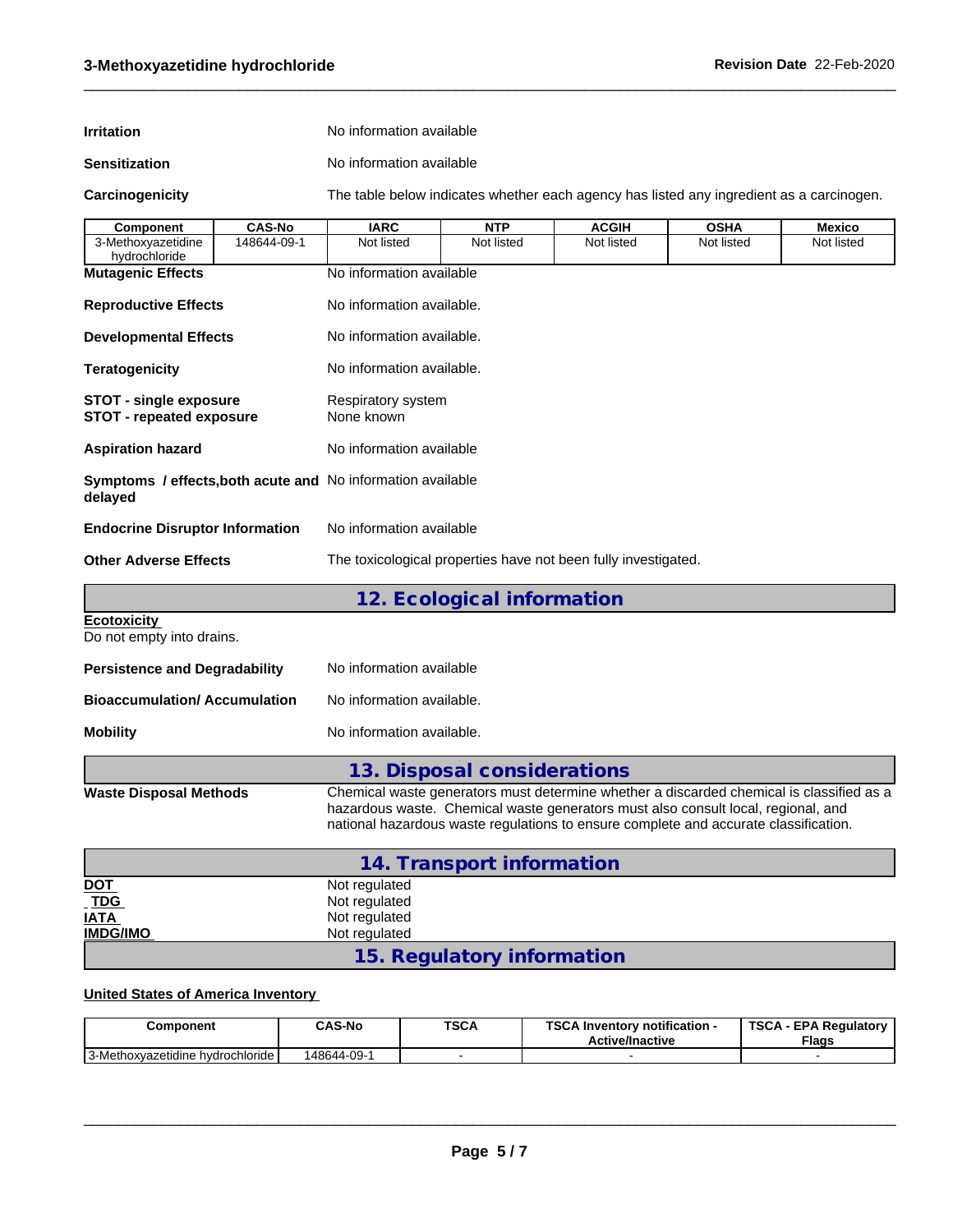#### **Legend:**

**TSCA** - Toxic Substances Control Act, (40 CFR Part 710) X - Listed '-' - Not Listed

**TSCA 12(b)** - Notices of Export Not applicable

#### **International Inventories**

Canada (DSL/NDSL), Europe (EINECS/ELINCS/NLP), Philippines (PICCS), Japan (ENCS), Australia (AICS), China (IECSC), Korea (ECL).

| Component                                  | <b>CAS-No</b> | <b>DSL</b> | <b>NDSL</b> | <b>EINECS</b> | <b>PICCS</b> | <b>ENCS</b> | <b>AICS</b> | <b>IECSC</b> | $V = 0$<br>ncul |
|--------------------------------------------|---------------|------------|-------------|---------------|--------------|-------------|-------------|--------------|-----------------|
| 3-Methoxyazetidine h<br>hvdrochloride<br>. | 48644-09-     |            |             |               |              |             |             |              |                 |
|                                            |               |            |             |               |              |             |             |              |                 |

 $\_$  ,  $\_$  ,  $\_$  ,  $\_$  ,  $\_$  ,  $\_$  ,  $\_$  ,  $\_$  ,  $\_$  ,  $\_$  ,  $\_$  ,  $\_$  ,  $\_$  ,  $\_$  ,  $\_$  ,  $\_$  ,  $\_$  ,  $\_$  ,  $\_$  ,  $\_$  ,  $\_$  ,  $\_$  ,  $\_$  ,  $\_$  ,  $\_$  ,  $\_$  ,  $\_$  ,  $\_$  ,  $\_$  ,  $\_$  ,  $\_$  ,  $\_$  ,  $\_$  ,  $\_$  ,  $\_$  ,  $\_$  ,  $\_$  ,

### **U.S. Federal Regulations**

| <b>SARA 313</b>                                                                                                                            | Not applicable                                              |
|--------------------------------------------------------------------------------------------------------------------------------------------|-------------------------------------------------------------|
| SARA 311/312 Hazard Categories                                                                                                             | See section 2 for more information                          |
| <b>CWA (Clean Water Act)</b>                                                                                                               | Not applicable                                              |
| <b>Clean Air Act</b>                                                                                                                       | Not applicable                                              |
| <b>OSHA</b> - Occupational Safety and<br><b>Health Administration</b>                                                                      | Not applicable                                              |
| <b>CERCLA</b>                                                                                                                              | Not applicable                                              |
| <b>California Proposition 65</b>                                                                                                           | This product does not contain any Proposition 65 chemicals. |
| U.S. State Right-to-Know<br><b>Regulations</b>                                                                                             | Not applicable                                              |
| <b>U.S. Department of Transportation</b><br>Reportable Quantity (RQ):<br><b>DOT Marine Pollutant</b><br><b>DOT Severe Marine Pollutant</b> | N<br>N<br>N                                                 |
| U.S. Department of Homeland<br><b>Security</b>                                                                                             | This product does not contain any DHS chemicals.            |
| <b>Other International Regulations</b>                                                                                                     |                                                             |
| <b>Mexico - Grade</b>                                                                                                                      | No information available                                    |

**16. Other information Prepared By** Health, Safety and Environmental Department Email: tech@alfa.com www.alfa.com **Revision Date** 22-Feb-2020<br> **Print Date** 22-Feb-2020 **Print Date**<br> **Revision Summary**<br> **CDS** authoring SDS authoring systems update, replaces ChemGes SDS No. 148644-09-1.

#### **Disclaimer**

The information provided in this Safety Data Sheet is correct to the best of our knowledge, information and belief at the date of its publication. The information given is designed only as a guidance for safe handling, use, processing, storage,